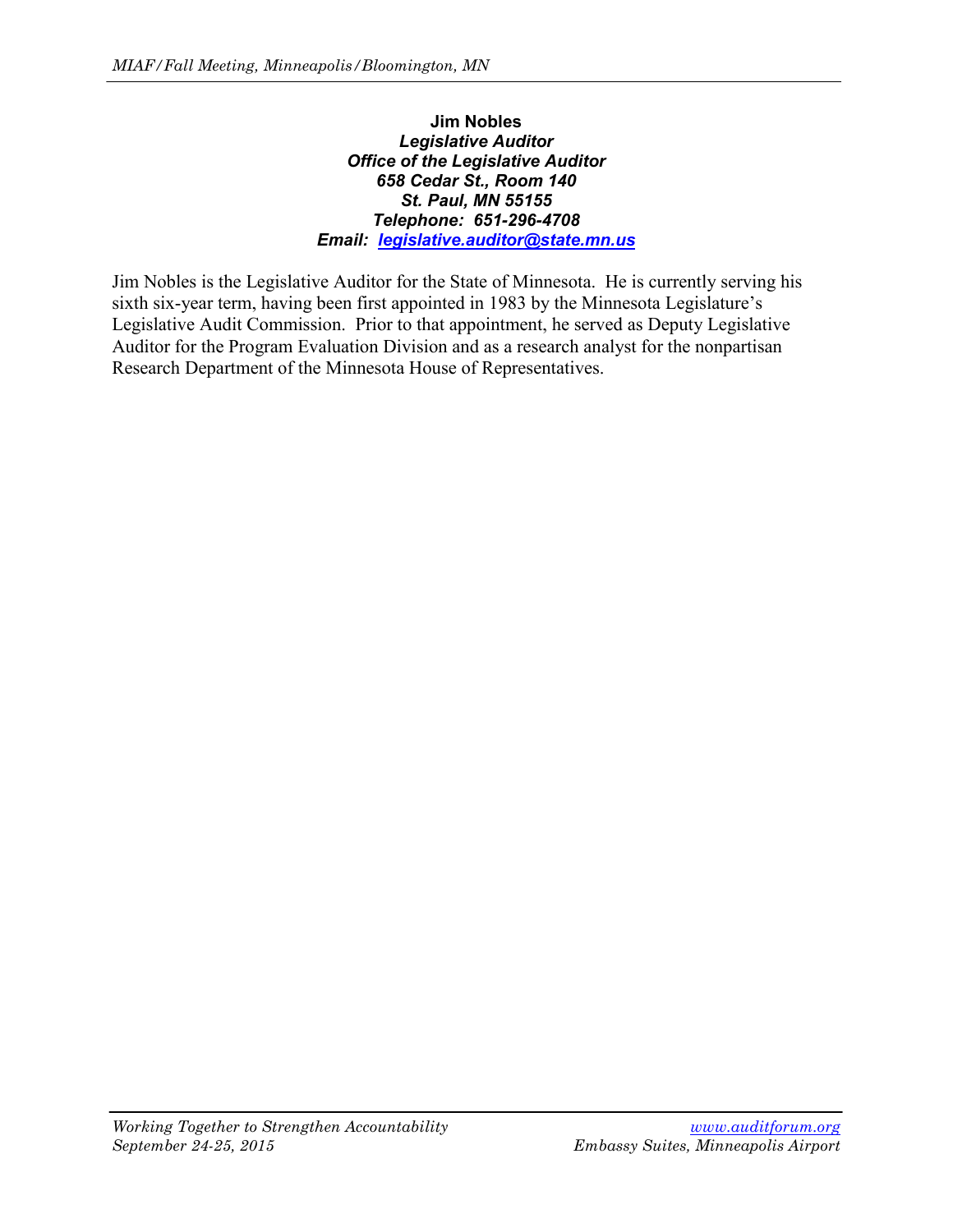# **Lori Leysen** *Senior Auditor Office of the Legislative Auditor 658 Cedar St., Room 140 St. Paul, MN 55155 Telephone: 651-297-2639 Email: [lori.leysen@state.mn.us](mailto:lori.leysen@state.mn.us)*

Lori Leysen, CPA, is a Senior Auditor in the Financial Audit Division of the Minnesota Office of the Legislative Auditor and has been with the office since 2013. Lori obtained a Bachelor of Science in Accounting and Healthcare Management from St. Catherine University in St. Paul, Minnesota in 2012. Along with her regular audit duties, Lori assists with the hiring of new employees and has also assisted in the development and implementation of a monthly training program to meet the needs of auditors at various stages in their career.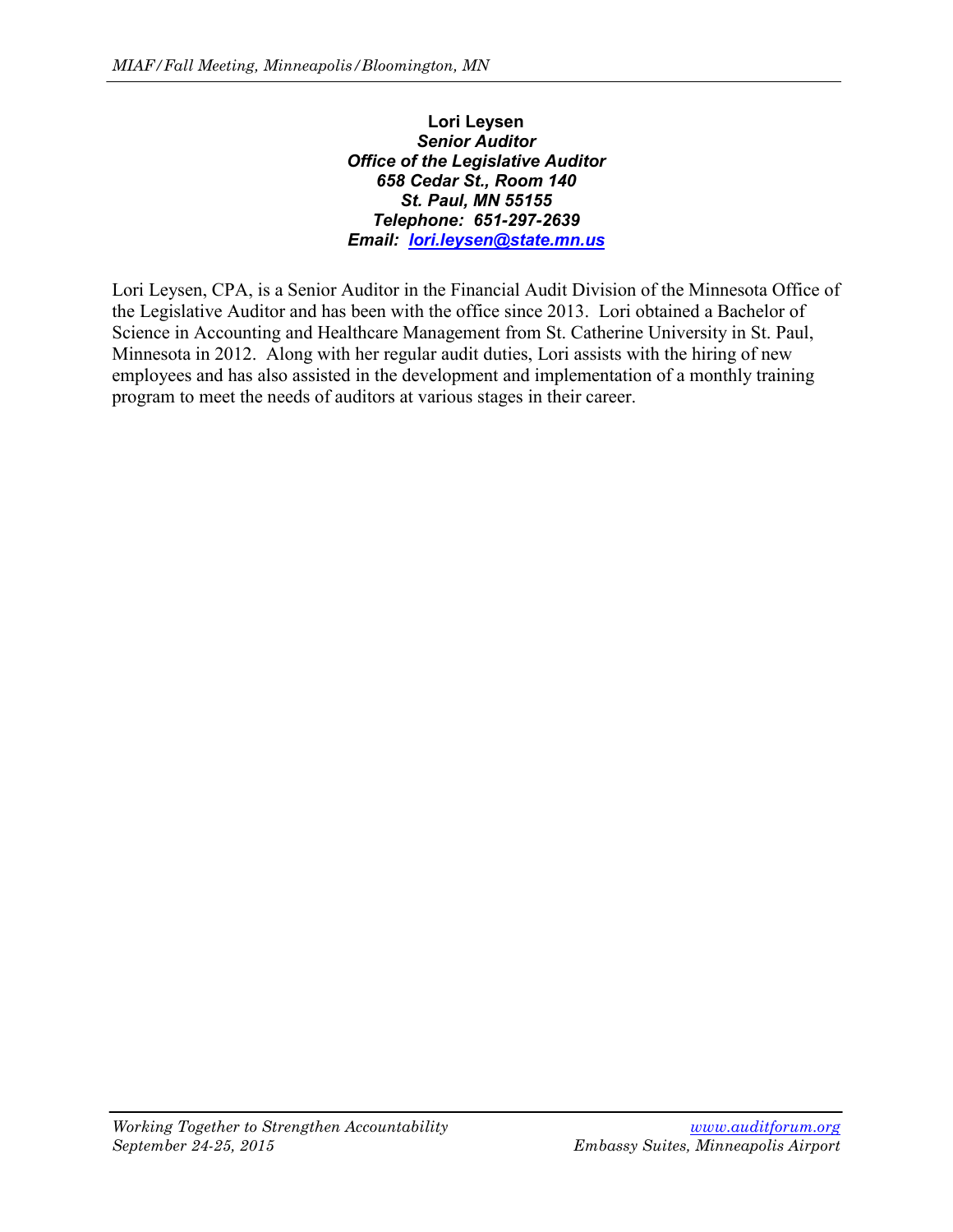# **Jaclyn Merriam** *Staff Auditor Office of the Legislative Auditor 658 Cedar St., Room 140 St. Paul, MN 55155 Telephone: 651-296-1390 Email: [jaclyn.merriam@state.mn.us](mailto:jaclyn.merriam@state.mn.us)*

Jaclyn Merriam recently started her career as a Staff Auditor with the Minnesota Office of the Legislative Auditor in July 2015. She graduated from the University of Minnesota with Bachelor's degrees in Accounting and Finance in May 2014. Jaclyn continued there to obtain her Master's of Accountancy in May 2015. During her collegiate career, she gained experience through internships at KPMG and CLIC-Sargent, a nonprofit based in the United Kingdom.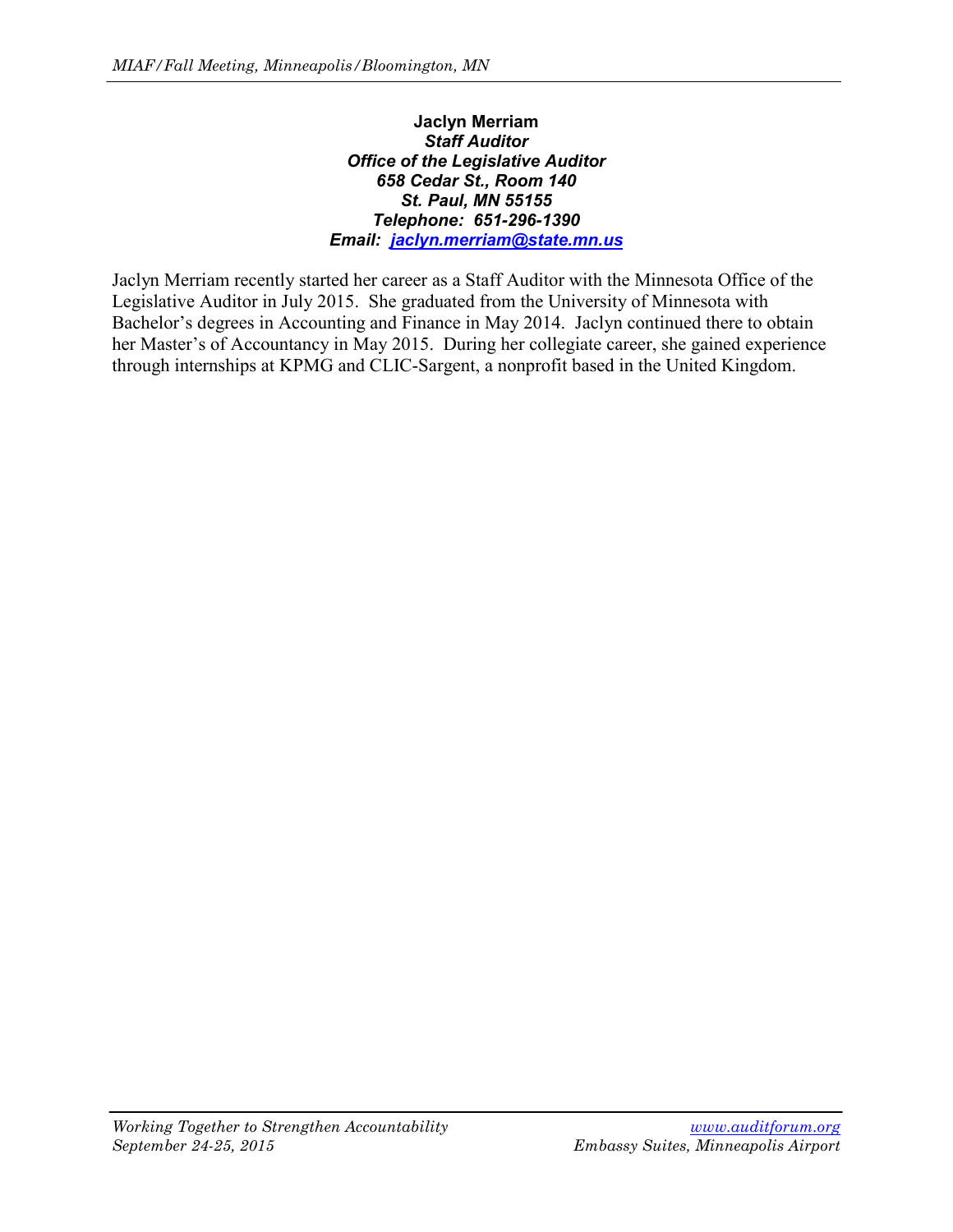# **Lucinda E. Jesson** *Commissioner Minnesota Department of Human Services 540 Cedar St., PO Box 0998 St. Paul, MN 55155 Telephone: 651-431-2907 Email: dhs.commissioner@state.mn.us*

Lucinda E. Jesson is Commissioner of the Minnesota Department of Human Services (DHS). DHS is the state's largest agency, serving well over 1 million people, with an annual budget of \$11 billion and more than 6,500 employees throughout the state. The department administers a broad range of services, including health care, economic assistance, mental health and substance abuse prevention and treatment, child welfare services, and services for the elderly and people with disabilities. DHS also provides direct care and treatment to more than 10,000 clients every year.

Prior to joining DHS, Jesson was an Associate Professor of Law at the Hamline University School of Law in St. Paul where she also founded and served as Director of the Health Law Institute. Before that, Commissioner Jesson served in local and state government, both as Chief Deputy Hennepin County Attorney, and as Minnesota Deputy Attorney General. In addition, Commissioner Jesson has extensive private sector experience. As Commissioner, Jesson's priorities include serving more people in their homes and communities; making the state a smarter purchaser of health care; keeping people fed and healthy; narrowing disparities; preventing homelessness; and reducing fraud, waste and abuse.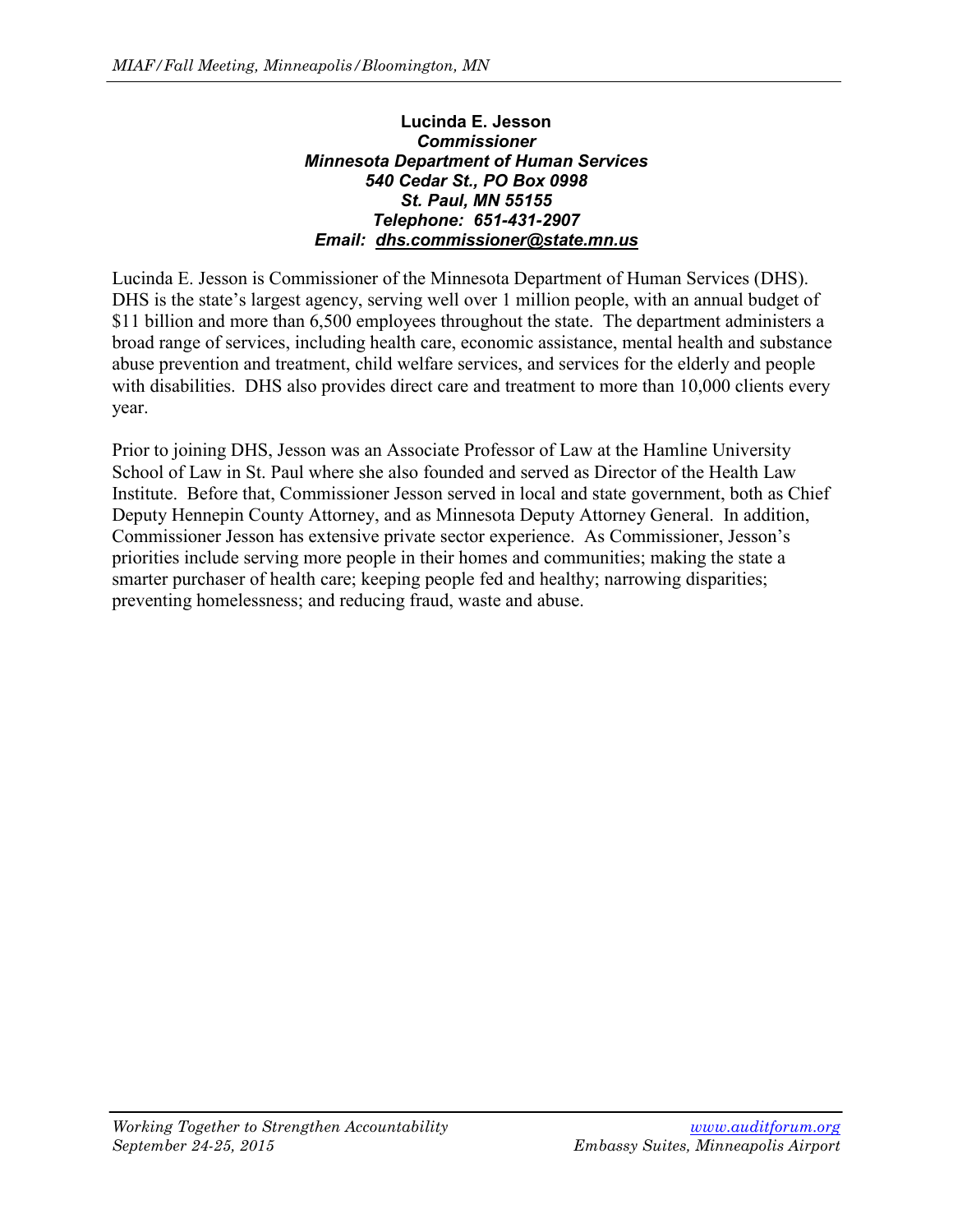**Warren "Boz" Bostrom** *Associate Professor Department of Accounting and Finance College of St. Benedict/St. John's University Simons 212 Saint John's University Collegeville, MN 56321 Telephone: 320-363-3301 Email: [wbostrom@csbsju.edu](mailto:wbostrom@csbsju.edu)*

Warren "Boz" Bostrom, MBT, CPA, is an associate professor of accounting and finance at the College of Saint Benedict and Saint John's University. He teaches a variety of accounting and finance courses, including a capstone course which has a module dedicated to the study of business ethics. Mr. Bostrom also is active as a CPA, spending several hundred hours per year as an international tax and finance consultant for a Fortune 1,000 company in the Twin Cities, as well as individual tax preparation.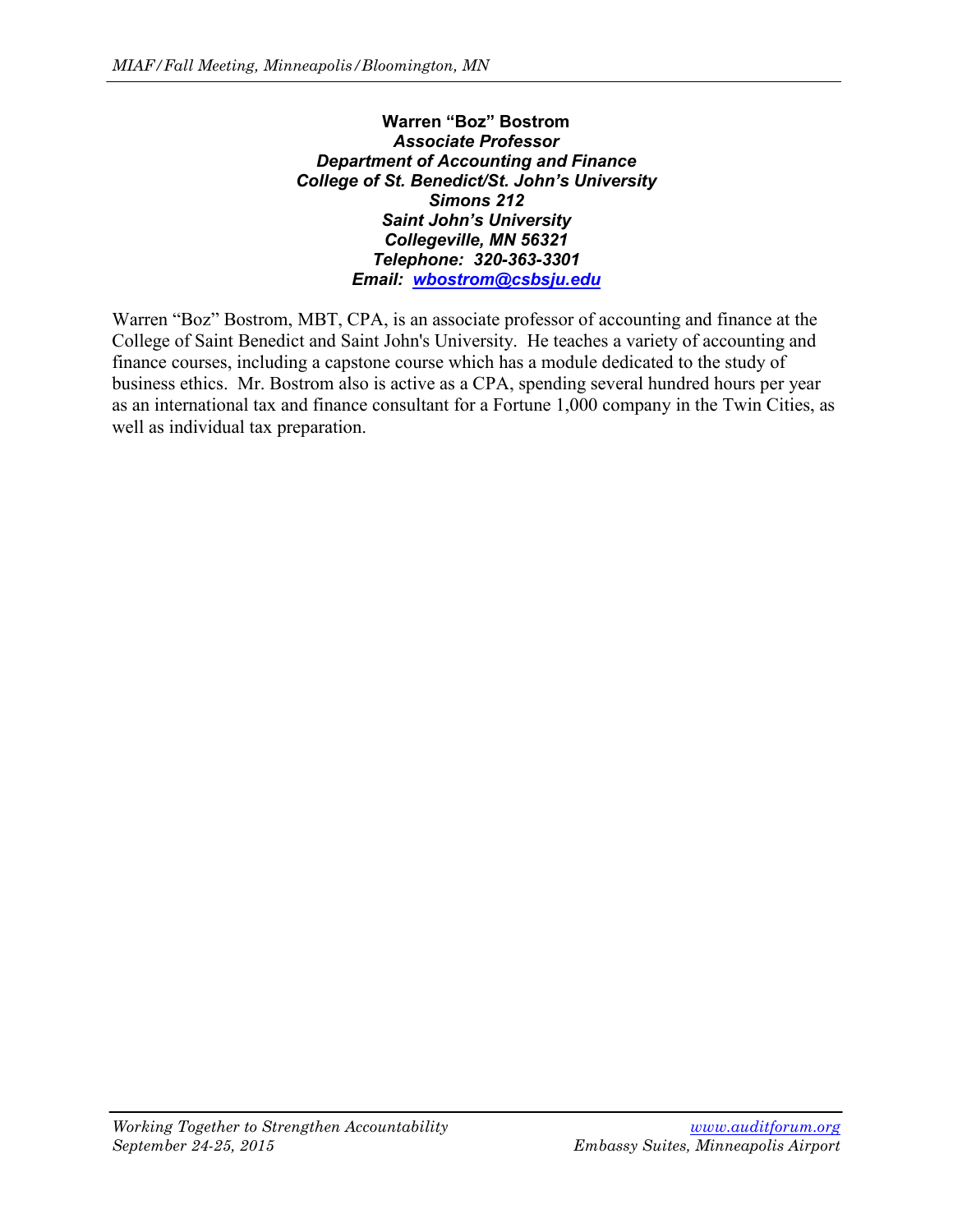# **Cheryl Jahnke** *Finance Project Manager Minnesota State Retirement System 60 Empire Dr., #300 St. Paul, MN 55103 Telephone: 651-296-2761 Email: [cheryl.jahnke@msrs.us](mailto:cheryl.jahnke@msrs.us)*

Cheryl Jahnke is the Finance Project Manager for the Minnesota State Retirement System (MSRS). Cheryl has been with the State of Minnesota for over 25 years in a wide variety of positions. She left an Accounting Director position at the Minnesota Department of Corrections to join MSRS as an Internal Control Specialist in 2012. With the release of GASB 67 and 68 that year, she moved into a Project Manager position, specifically focused on the implementation of the GASB pronouncements. In addition to GASB, Cheryl is also part of the team that prepares the MSRS *Comprehensive Annual Financial Report*, and will soon be leading the implementation of a new financial accounting software package at MSRS.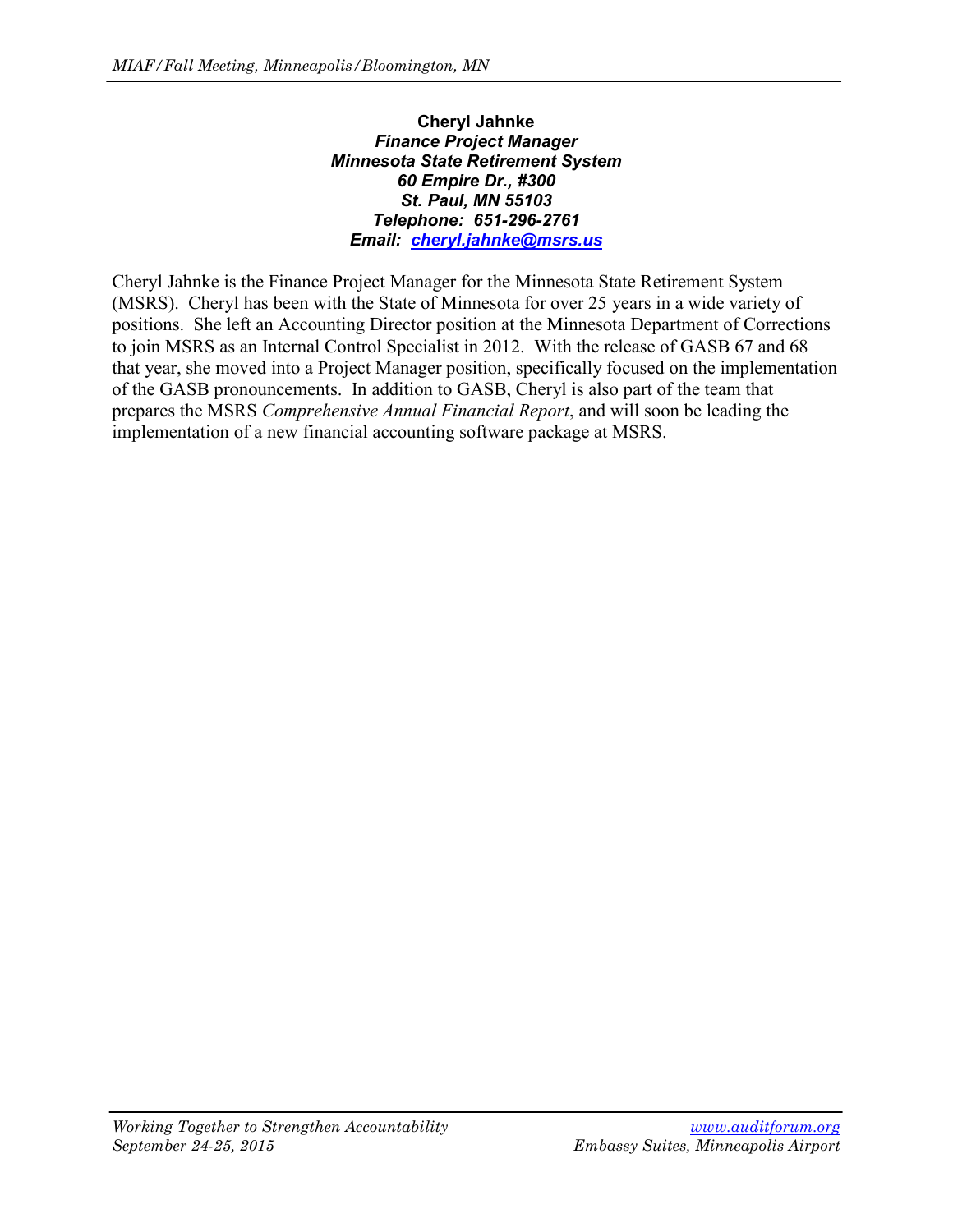# **Barb Ruckheim** *Statewide Accounting Director Minnesota Department of Management and Budget 658 Cedar St. St. Paul, MN 55155 Telephone: 651-201-8140 Email: [barb.ruckheim@state.mn.us](mailto:barb.ruckheim@state.mn.us)*

Barb Ruckheim, CPA, CPFO, was an Audit Manager at McGladrey and Pullen, LLP, prior to joining Minnesota Management and Budget in 1998 as the Financial Reporting Supervisor and in 2000 became the Statewide Accounting Director. Barb is responsible for preparing the statewide financial reports including the *Comprehensive Annual Financial Report*, maintaining the State of Minnesota's chart of accounts including the statewide reconciliation of the accounting data and managing the state's bank accounts and the cash management functions. She is a member of the Government Finance Officers Association (GFOA) and serves on its Special Review Committee, as a reviewer for GFOA's Certificate of Achievement for Excellence in Financial Reporting Program. Barb has a Bachelor's degree with an accounting emphasis.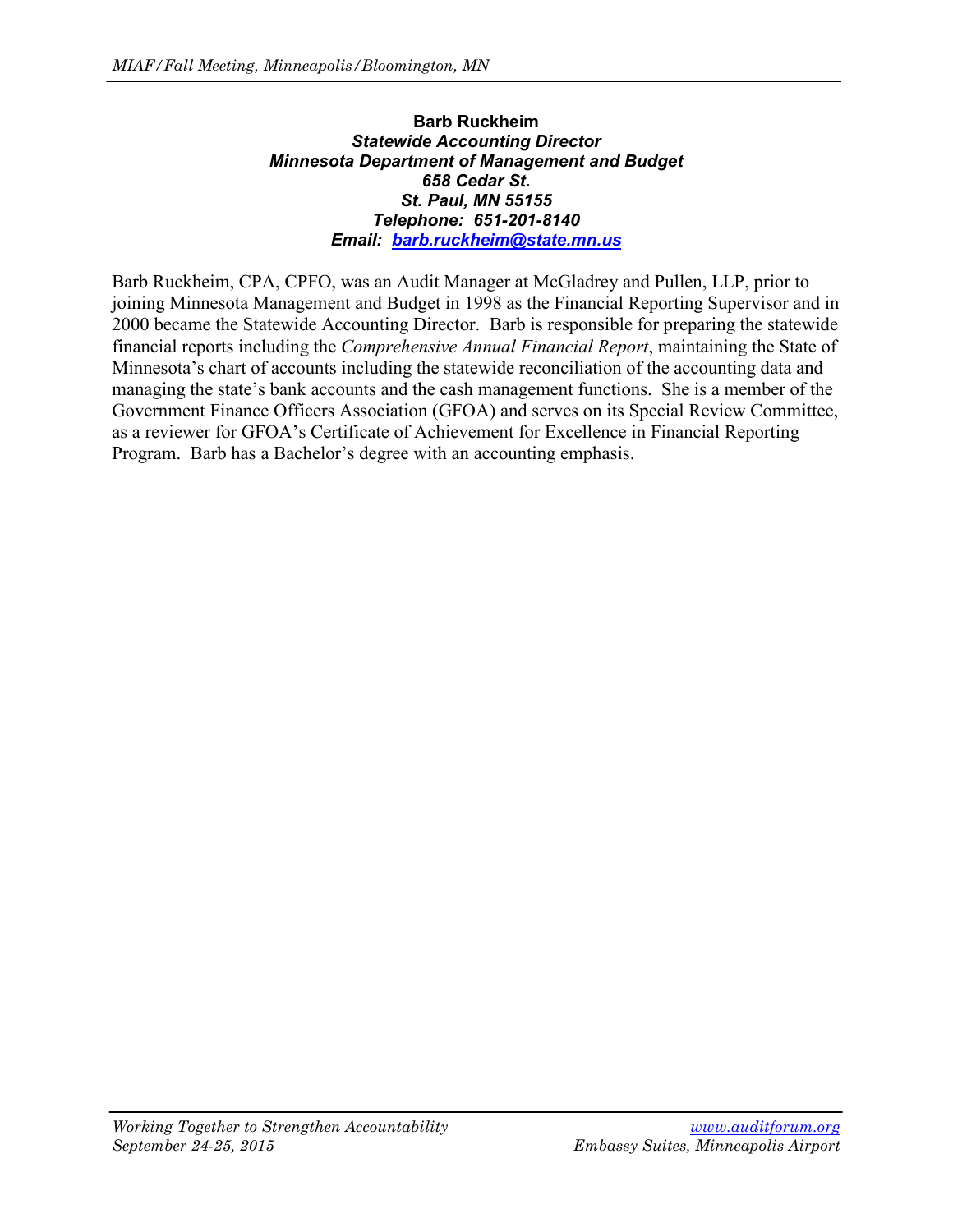# **Sonya Johnson** *Audit Manager Office of the Legislative Auditor 658 Cedar St., Room 140 St. Paul, MN 55155 Telephone: 651-297-2494 Email: sonya.johnson@state.mn.us*

Sonya Johnson is an Audit Manager in the Financial Audit Division of the Office of the Legislative Auditor. Ms. Johnson has 32 years of experience with the Office of the Legislative Auditor. She is the manager of the division's Investigations Unit. Ms. Johnson also manages financial and performance audits within the division. She graduated from Augsburg College with a Bachelor's degree in Accounting and Finance.

Ms. Johnson is a Certified Public Accountant and a Certified Fraud Examiner. She is also a member of the Association of Certified Fraud Examiners and the American Institute of Certified Public Accountants.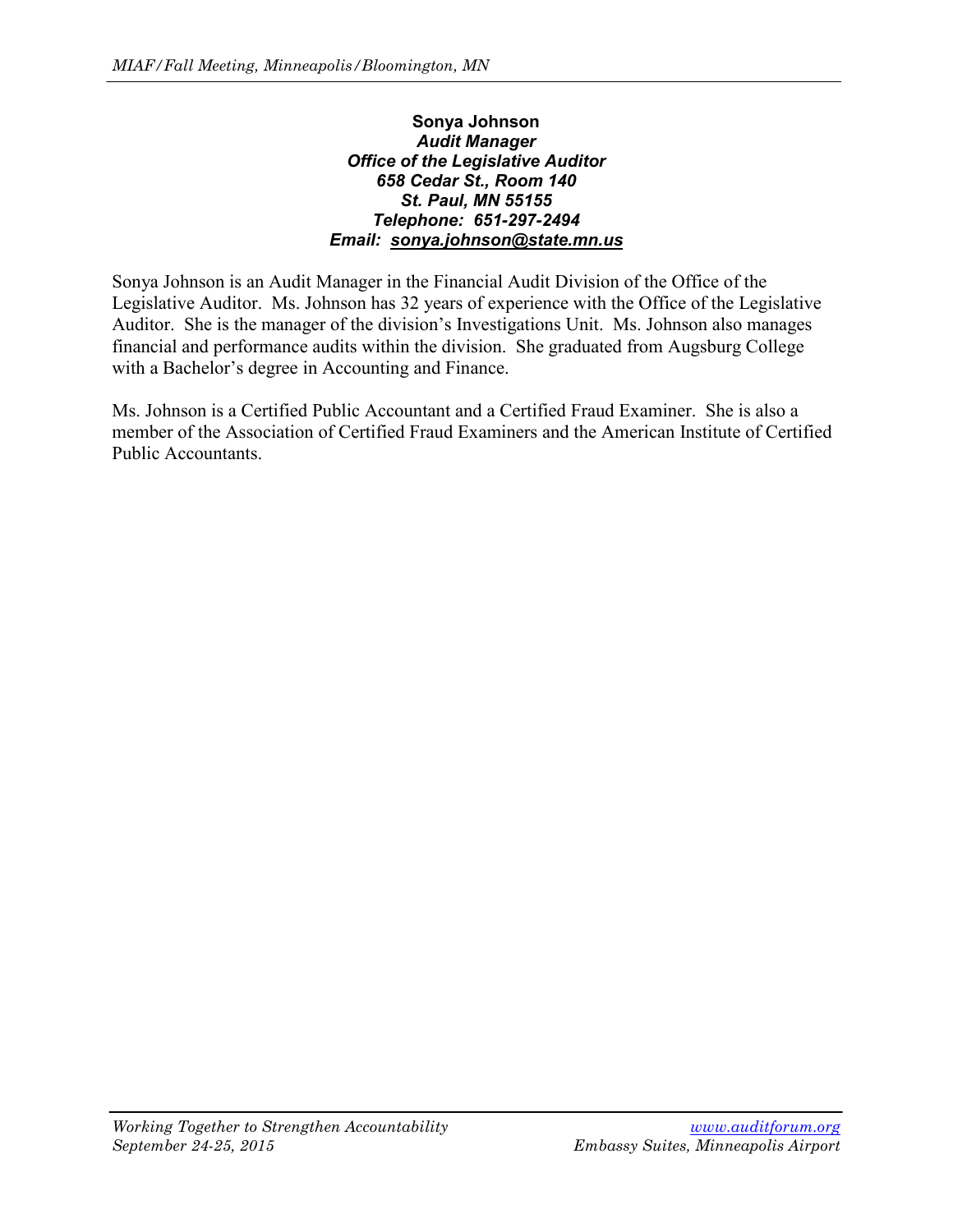#### **Laurie Grussing** *Section Manager Program Compliance and Audits Minnesota Department of Human Services 444 Lafayette St. Paul, MN 55155 Telephone: 651-431-3959 Email: [laurie.grussing@state.mn.us](mailto:laurie.grussing@state.mn.us)*

Laurie Grussing, RN, is the Manager of the Program Compliance and Audits Section within the Compliance Office/Internal Audits Office Division at the Minnesota Department of Human Services. Ms. Grussing has worked for the State of Minnesota for the past three years. After graduating from Buena Vista College in Storm Lake, Iowa, she worked as a hospital RN for 24 years, with the last 10 of those years in the position of Director of Nursing. Ms. Grussing then worked in the managed care environment for 14 years in regulatory compliance manager positions before coming to the Department of Human Services. Ms. Grussing's current team conducts state or federally mandated eligibility decision review audits for the state's health care programs (which includes the Payment Error Rate Measure or PERM audit), Child Care Assistance Program and Temporary Assistance for Needy Families Program.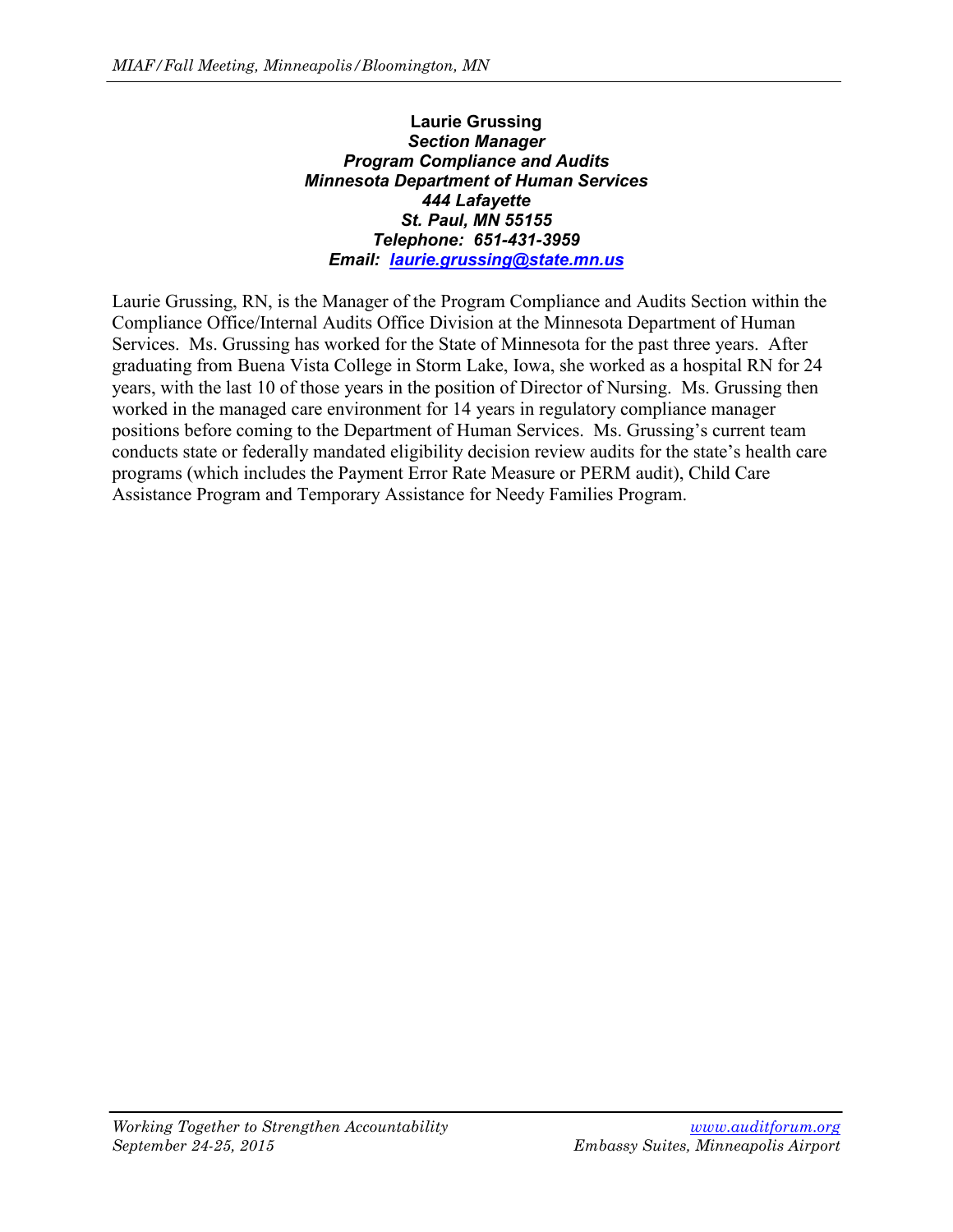### **Marti Fischbach** *Director, Employment and Economic Assistance Dakota County, Minnesota Northern Service Center 1 Mendota Road W, Suite 100 West St. Paul, MN 55118-4765 Telephone: 651-554-5611 Email: [marti.fischbach@co.dakota.mn.us](mailto:marti.fischbach@co.dakota.mn.us)*

Marti Fischbach is the Director of Employment and Economic Assistance for Dakota County. She has oversight of all public assistance programs (medical assistance, cash benefits, SNAP, childcare assistance, etc.), child support, and employment services. Over the last 17 years, she has had extensive public sector experience working in three counties, as well as the Minnesota Department of Human Services. She has a Masters of Public Affairs (MPA) from the Humphrey School of Public Affairs at the University of Minnesota.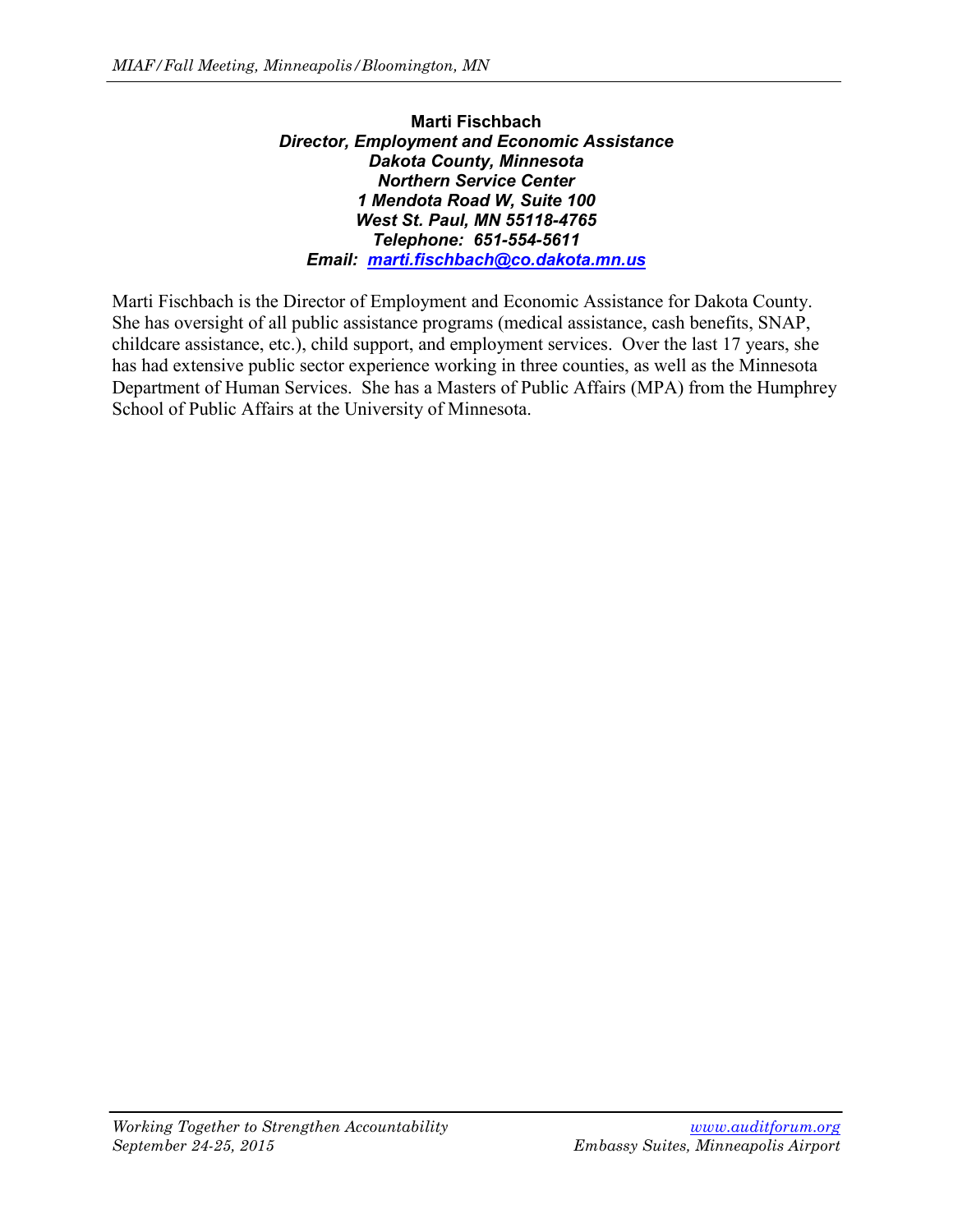# **Laura A. Wilson** *Audit Coordinator Office of the Legislative Auditor 658 Cedar St., Room 140 St. Paul, MN 55155 Telephone: 651-297-2641 Email: [laura.wilson@state.mn.us](mailto:laura.wilson@state.mn.us)*

Laura A. Wilson, CPA, CISA, is an Audit Coordinator in the Financial Audit Division of the Minnesota Office of the Legislative Auditor. Ms. Wilson has worked for the State of Minnesota for 34 years, including the last 20 years with the Office of Legislative Auditor. She graduated from St. Cloud State University with a Bachelor's degree in Accounting. Most recently, Ms. Wilson lead the audit of Medicaid eligibility, which included how the State of Minnesota used its new insurance exchange system to determine an individual's eligibility for a public health care program.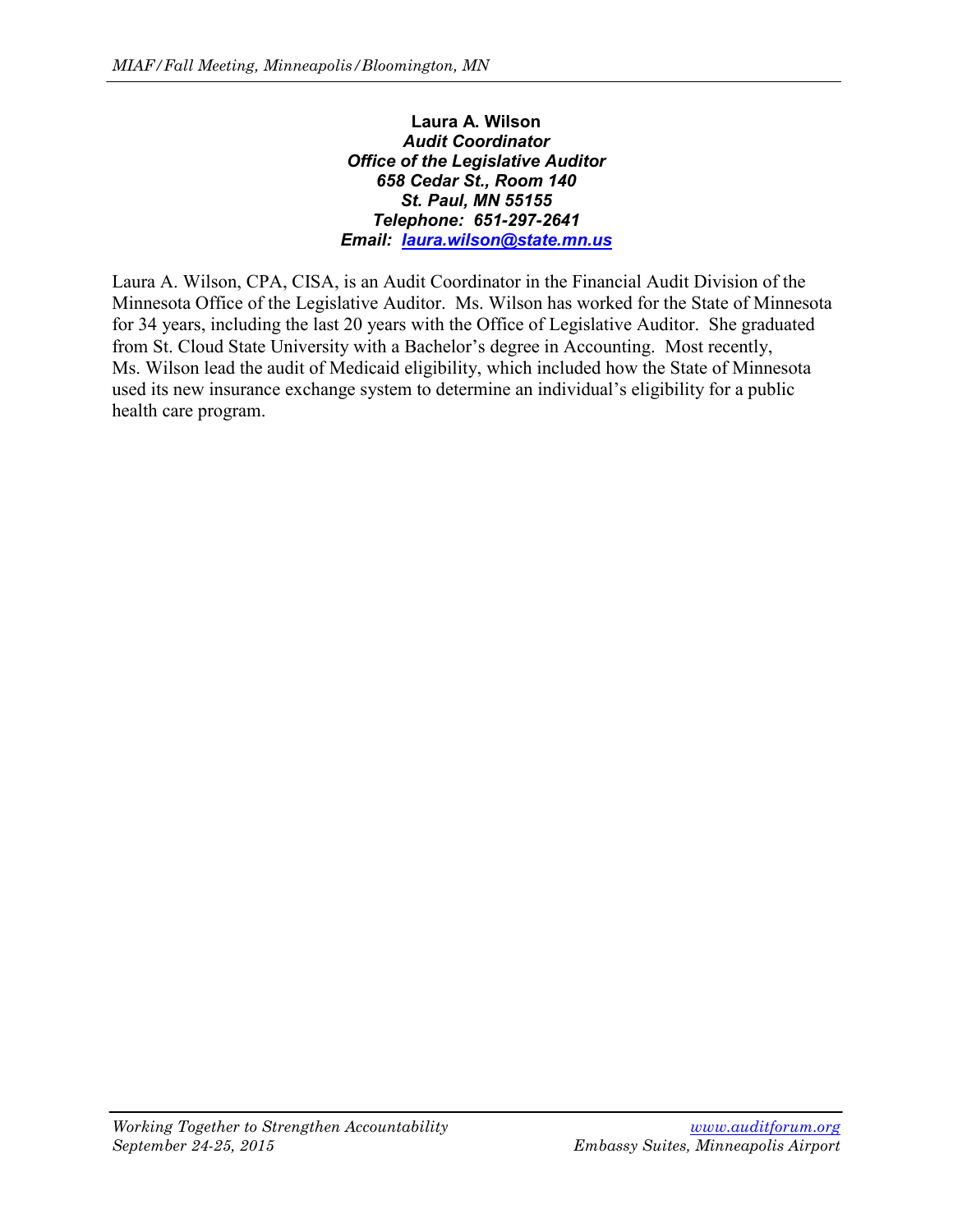# **Gary L. Johnson** *Director of Internal Audits Minnesota Department of Human Services 444 Lafayette, PO Box 0964 St. Paul, MN 55155 Telephone: 651-431-3623 Email: [gary.l.johnson@state.mn.us](mailto:gary.l.johnson@state.mn.us)*

Gary L. Johnson graduated from Moorhead State University in 1986 with a degree in Accounting and minors in Computer Science and Computer Information Systems. He started working for the Department of Human Services in 1986 as an auditor in the Long Term Care Rate Setting Unit.

He began working for the Internal Audits Office in 1997, and in 1999, he created the Minnesota Department of Human Services' Computer Forensics Lab, developing it into a function that continues to provide forensically sound data recovery services to all Minnesota State Agencies.

In 2002, Mr. Johnson helped found the Minnesota Chapter of the High Technology Crime Investigation Association (MN-HTCIA), serving as its treasurer from 2002 through 2006.

Mr. Johnson currently serves as Director for the Minnesota Department of Human Services Internal Audits Office, a position he has held since December 2010.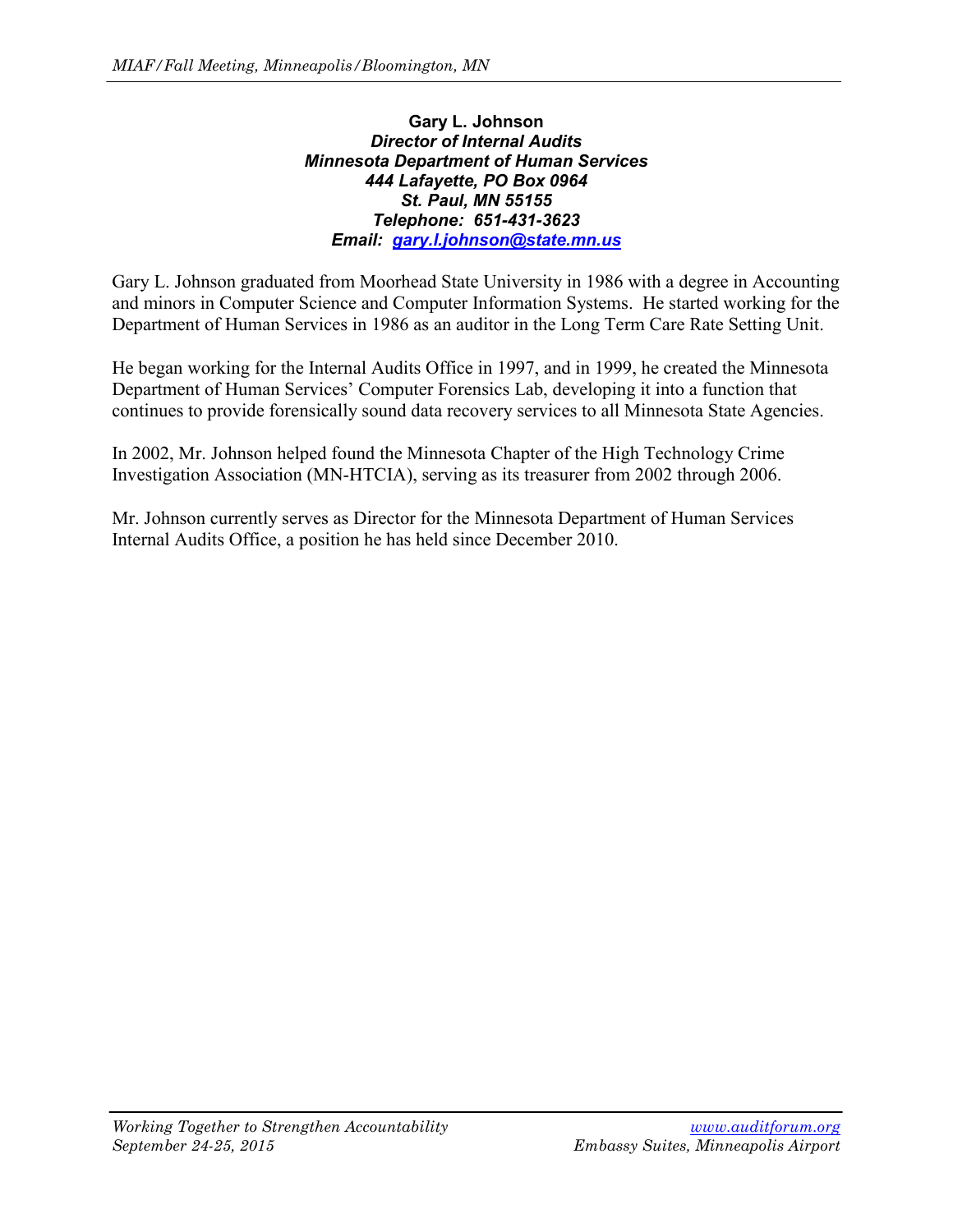# **Jamie Majerus** *Internal Audit Manager Minnesota Judicial Branch 25 Rev. Dr. Martin Luther King Jr. Blvd. St. Paul, MN 55155-6102 Telephone: 651-284-4135 Email: [jamie.majerus@courts.state.mn.us](mailto:jamie.majerus@courts.state.mn.us)*

Jamie Majerus has been with the Minnesota Judicial Branch since November 2011. She is the Internal Audit Manager for the Branch. Jamie has almost 9 years of state service as an auditor. She began her career working for the Office of the Legislative Auditor (OLA) as a staff and senior auditor for 4 years. During her time at the OLA, Jamie worked mostly on financial, internal, and control and compliance audits. In late 2010, she transitioned to internal audit at the Minnesota Department of Natural Resources. Jamie was there for a little over a year, until taking the position as the Audit Manager for the Judicial Branch. Prior to state service, she worked in the private sector as an accountant and payroll manager.

In her current role, Jamie oversees and supervises two auditors in her unit. The Internal Audit Unit is responsible for the examination and evaluation of the adequacy and effectiveness of the organization's governance, risk management, policies and procedures, and internal process, as well as the quality of performance in carrying out assigned responsibilities to achieve the Judicial Branch's stated goals and objectives. Her unit conducts routine operational, assurance, internal control and compliance audits, as well as investigation work, consulting, and training related to internal controls and risk assessment.

Away from work, Jamie enjoys spending time with her husband Carl and her two energetic children Sidney (10) and Aidan (6) and their Golden Retriever, Mich; running and working out; snowmobiling when there is snow; and playing volleyball. Jamie has recently moved from city limits where she had to recently resign her post as serving as a city council member in the City of Wanamingo for over 3 years. Jamie is also a volunteer and mentor for young prospective accounting graduates through the Minnesota Society of Certified Public Accountants.

Jamie is a graduate of Winona State University, where she received a Bachelor's degree in Accounting. She holds licenses and is a Certified Public Accountant (CPA), Certified Fraud Examiner (CFE), and Certified Internal Auditor (CIA).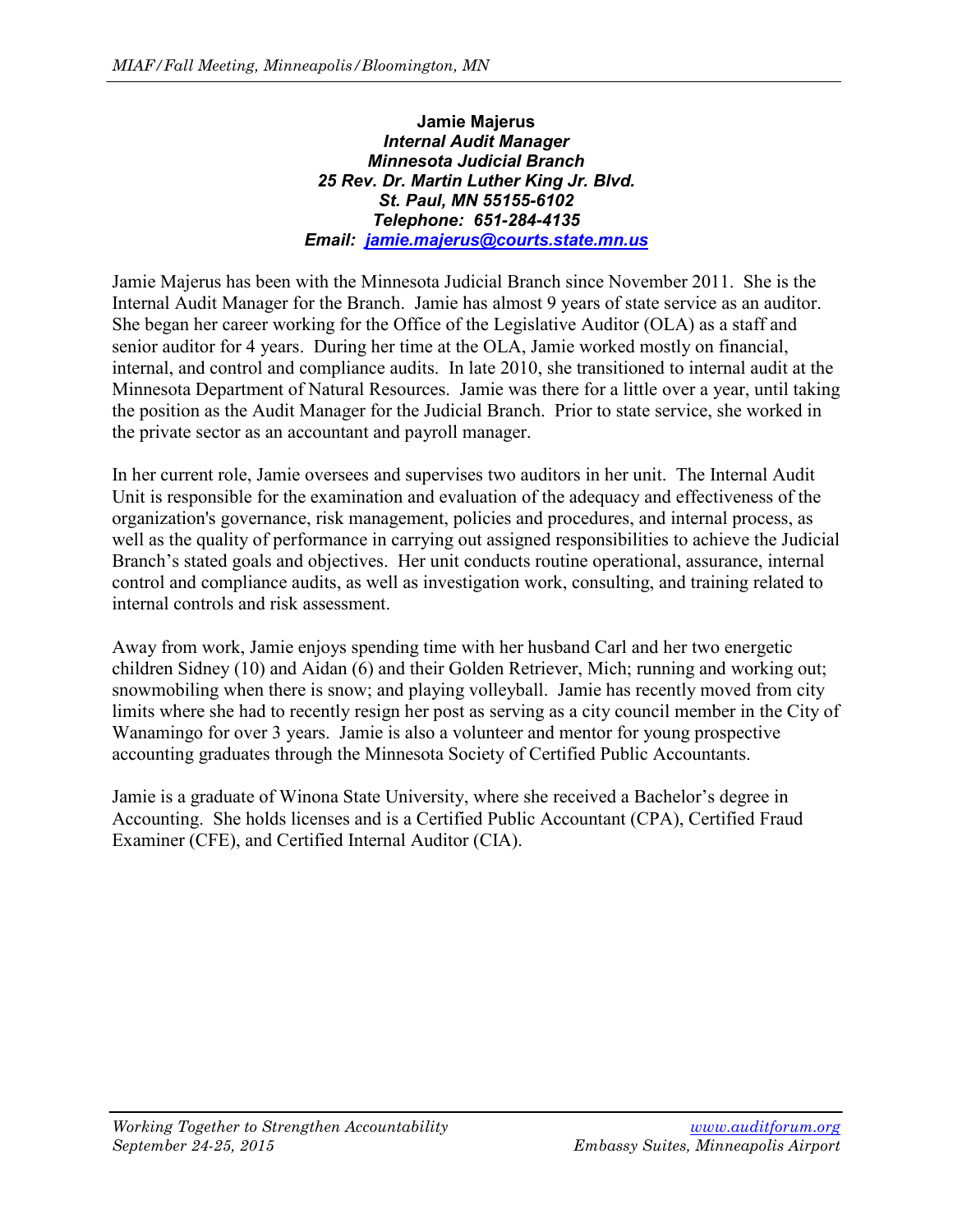### **Amy E. Jorgenson** *Director of Internal Audit Minnesota Department of Health P.O. Box 64975 625 Robert St. N St. Paul, MN 55164-0975 Telephone: 651-201-5664 Email: [amy.jorgenson@state.mn.us](mailto:amy.jorgenson@state.mn.us)*

Amy Jorgenson is the Director of Internal Audit for the Minnesota Department of Health in St. Paul. She has worked at several Minnesota state government agencies, including the Minnesota Department of Revenue and the Office of the Legislative Auditor. Amy is a graduate of Minnesota State University, Mankato, and is a licensed CPA. She attended the State of Minnesota's Senior Leadership Institute and recently completed Georgetown University's McDonough School of Business "Leading Change in Government" executive certificate program.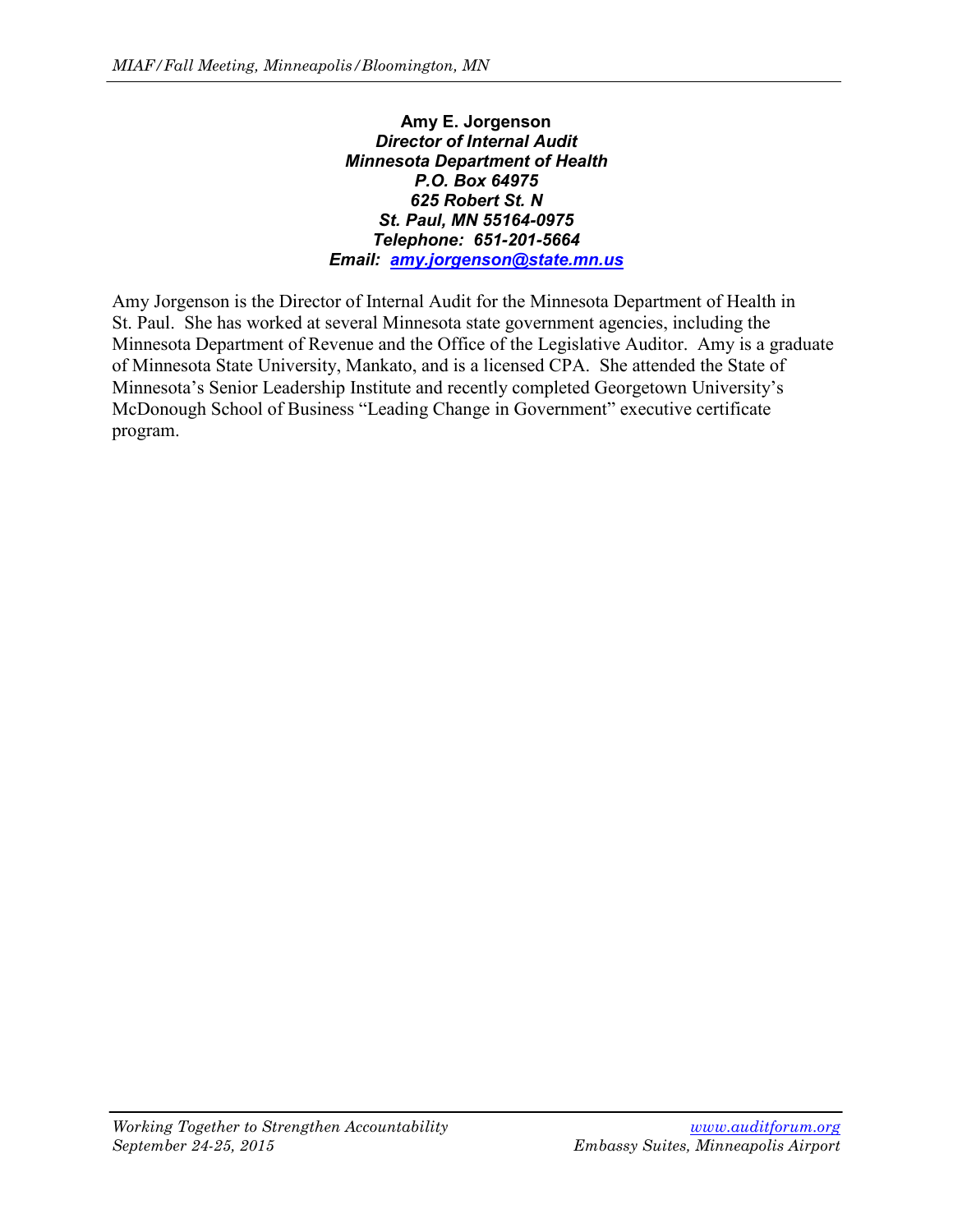## **Gail L. Klatt** *Associate Vice President Office of Internal Audit University of Minnesota Room 510 WBOB, 7524A 1300 S 2nd St. Minneapolis, MN 55454 Telephone: 612-625-0150/612-625-1368 Email: [klatt003@umn.edu](mailto:klatt003@umn.edu)*

Gail L. Klatt is the Associate Vice President of Internal Audit for the University of Minnesota. She joined the University as the leader of this function in 1994. In this role, Gail reports to the University's Board of Regents and is responsible to the Board for all internal audit work carried out on each of the five University campuses.

Gail is a member of the Twin Cities Chapter of the Institute of Internal Auditors and has served on its Board of Governors. Gail is also a member of the Association of College and University Auditors and has received the Association's prestigious Outstanding Professional Contributions award.

Prior to joining the University, Gail worked in a variety of audit management capacities for a major financial institution. She is a graduate of the University of Minnesota and is a Certified Internal Auditor and certified in risk management assurance (CRMA). She serves on the Audit Committees for Fairview Health Services and the University of Minnesota Foundation.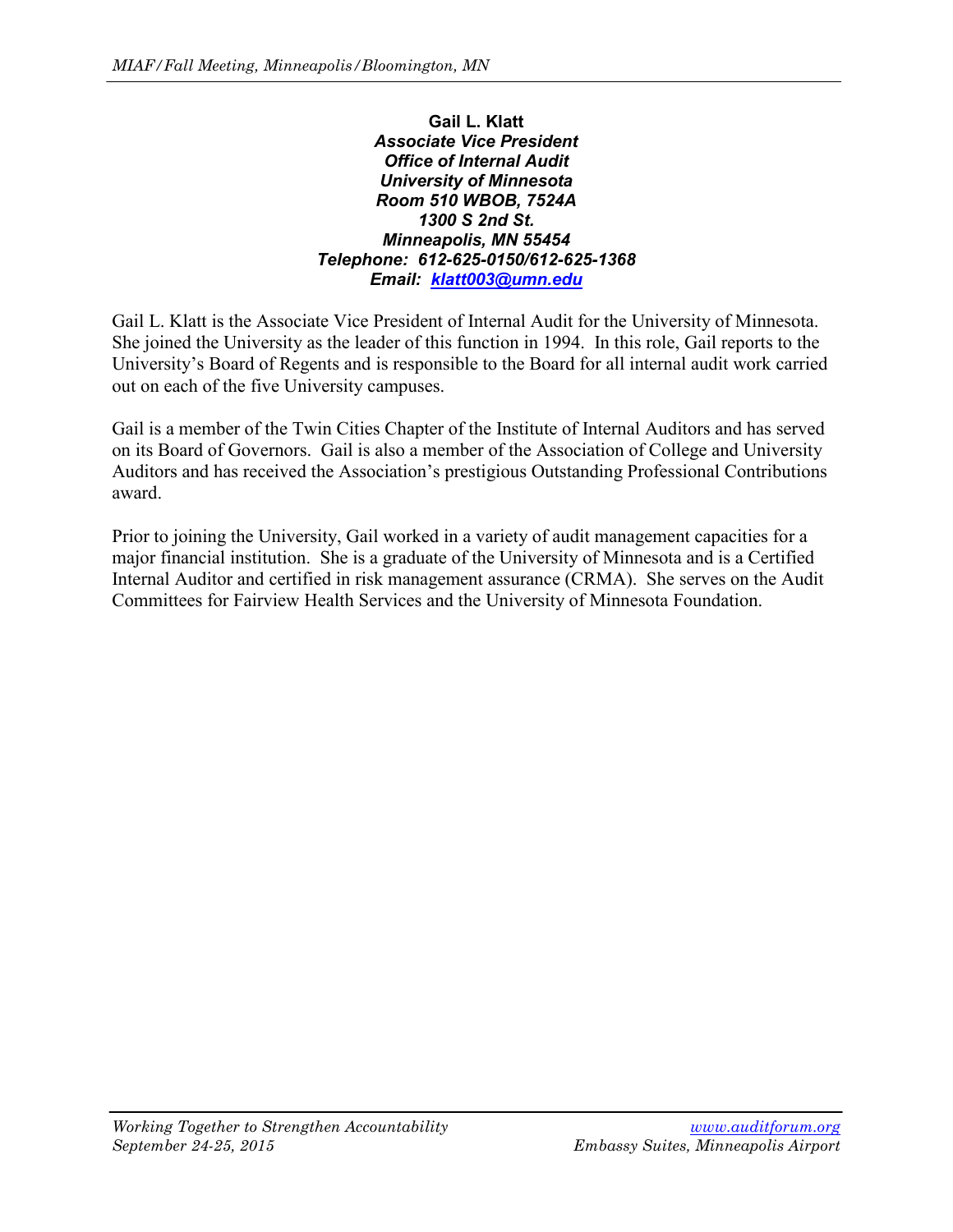**Colin J. Fallon, Ph.D.** *Senior Communications Analyst Forensic Audits and Investigative Service U.S. Government Accountability Office 441 G Street, NW, Room 4174 Washington, DC 20548 Telephone: 202-512-3837 Email: [fallonc@gao.gov](mailto:fallonc@gao.gov)*

Colin J. Fallon, Ph.D., has developed substantial expertise in creating reader-friendly documents. As Senior Communications Analyst at the U.S. Government Accountability Office, Dr. Fallon works with analysts and auditors to design audits, develop messages from raw data, and present clear messages in reports and testimonies. Dr. Fallon additionally provides subject matter expertise to GAO's Learning Center, contributing to the design and teaching of multiple writing courses, and teaches a graduate course, "Writing in Public Policy," at the Trachtenberg School of Public Policy at George Washington University. Dr. Fallon earned his doctorate in History from the University of Delaware in 1999, and his BA from Carleton College in 1991.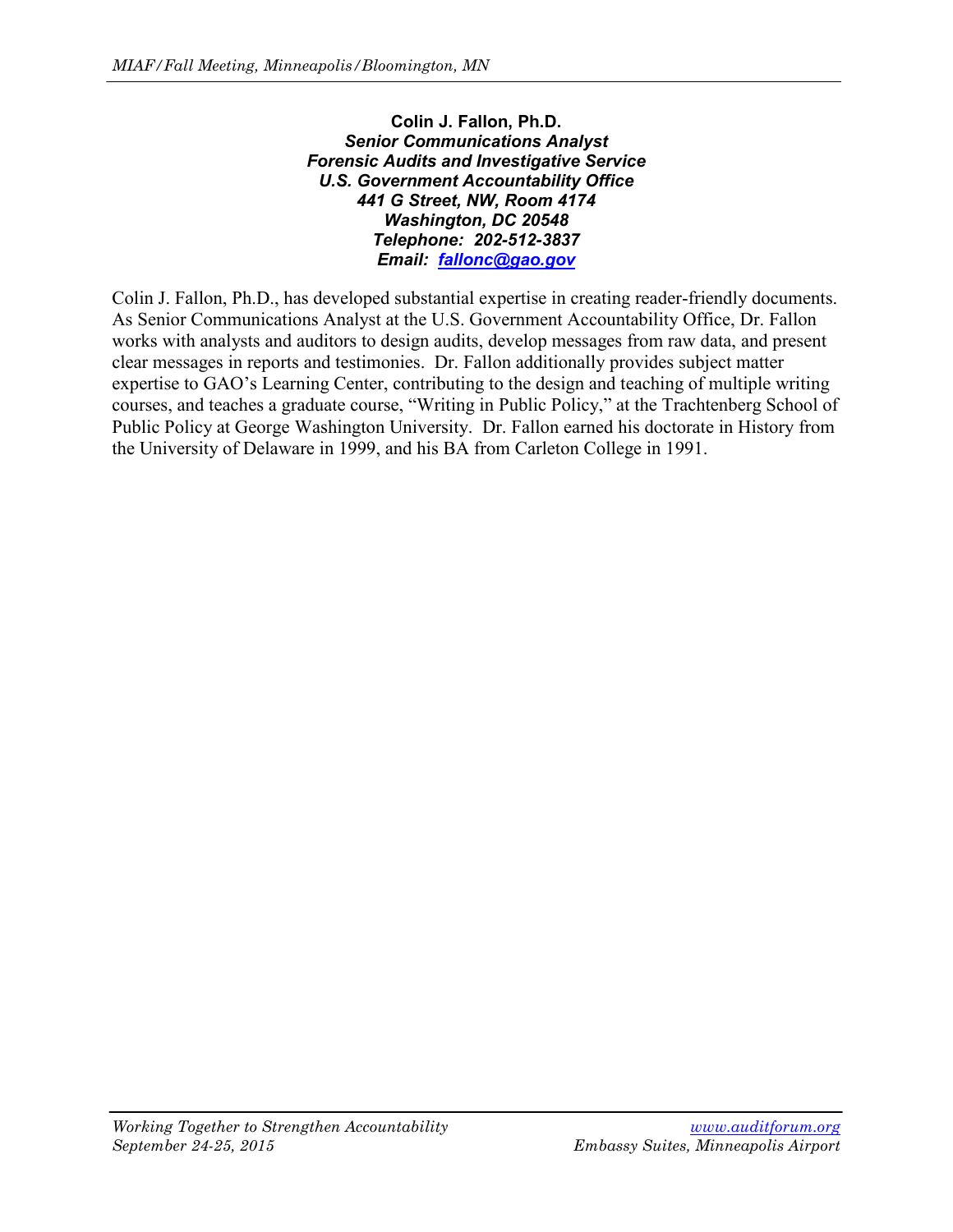# **Terry Ramsey** *Senior Technical Advisor, Retired Office of Finance U.S. Department of Health and Human Services Telephone: 434-229-6650 Email: [terrill.ramsey@outlook.com](mailto:terrill.ramsey@outlook.com)*

Terry is retired from the U.S. Department of Health and Human Services (HHS) Office of Finance where he provided technical advice on the Single Audit process to both HHS and the Council on Financial Assistance Reform (COFAR). Prior experience includes Office of Management and Budget (OMB), U.S. Department of Education Office of Inspector General, and state and local government audit organizations in Virginia.

Terry was a key player in the development of the audit requirements in the Uniform Guidance, which combines OMB's grant management circulars. Previously, he worked extensively on the development of the current OMB Circular A-133, "Audits of States, Local Governments, and Non-profit Organizations," the annual updates to the A-133 Compliance Supplement, and OMB oversight of the Federal Audit Clearinghouse.

Terry has an accounting degree from Virginia Tech and is a Certified Public Accountant and Certified Internal Auditor. He serves as a reviewer for the American Institute of Certified Public Accountants audit guide entitled, *Government Auditing Standards and Single Audit* and is a regular speaker at national professional development conferences on the Single Audit process. Terry was the 2014 recipient of the National Grants Management Association's Newton Award recognizing outstanding, sustained leadership in the grants management field.